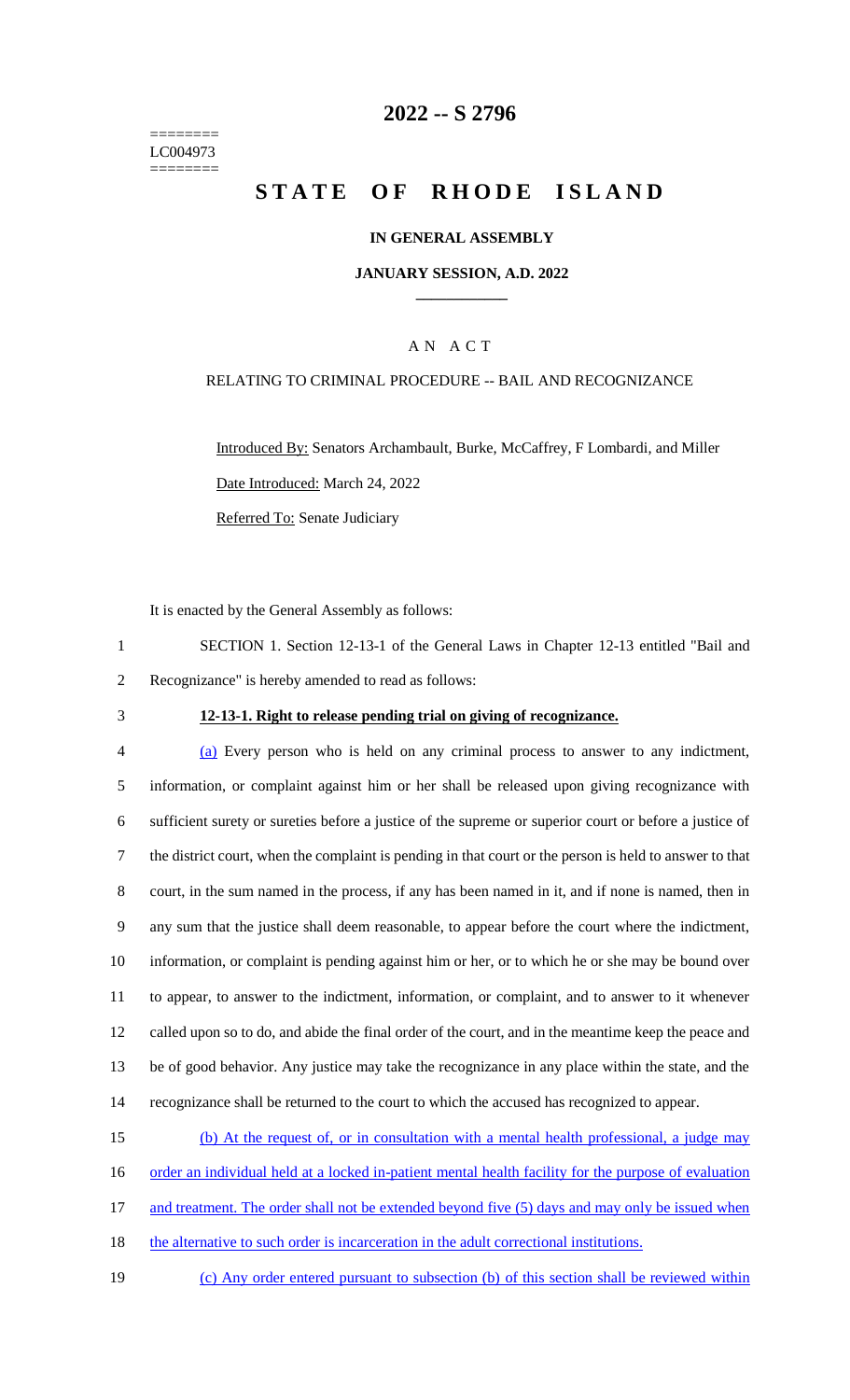- 1 five (5) days from the time of commitment. At the hearing or review, a report from the mental
- 2 health facility shall be presented which shall set forth:
- 3 (1) An assessment of psychological functioning and all relevant diagnoses;
- 4 (2) Recommendations for treatment and a plan of discharge;
- 5 (3) Available community services for implementation of the treatment plan.
- 6 SECTION 2. This act shall take effect upon passage.

### ======== LC004973

========